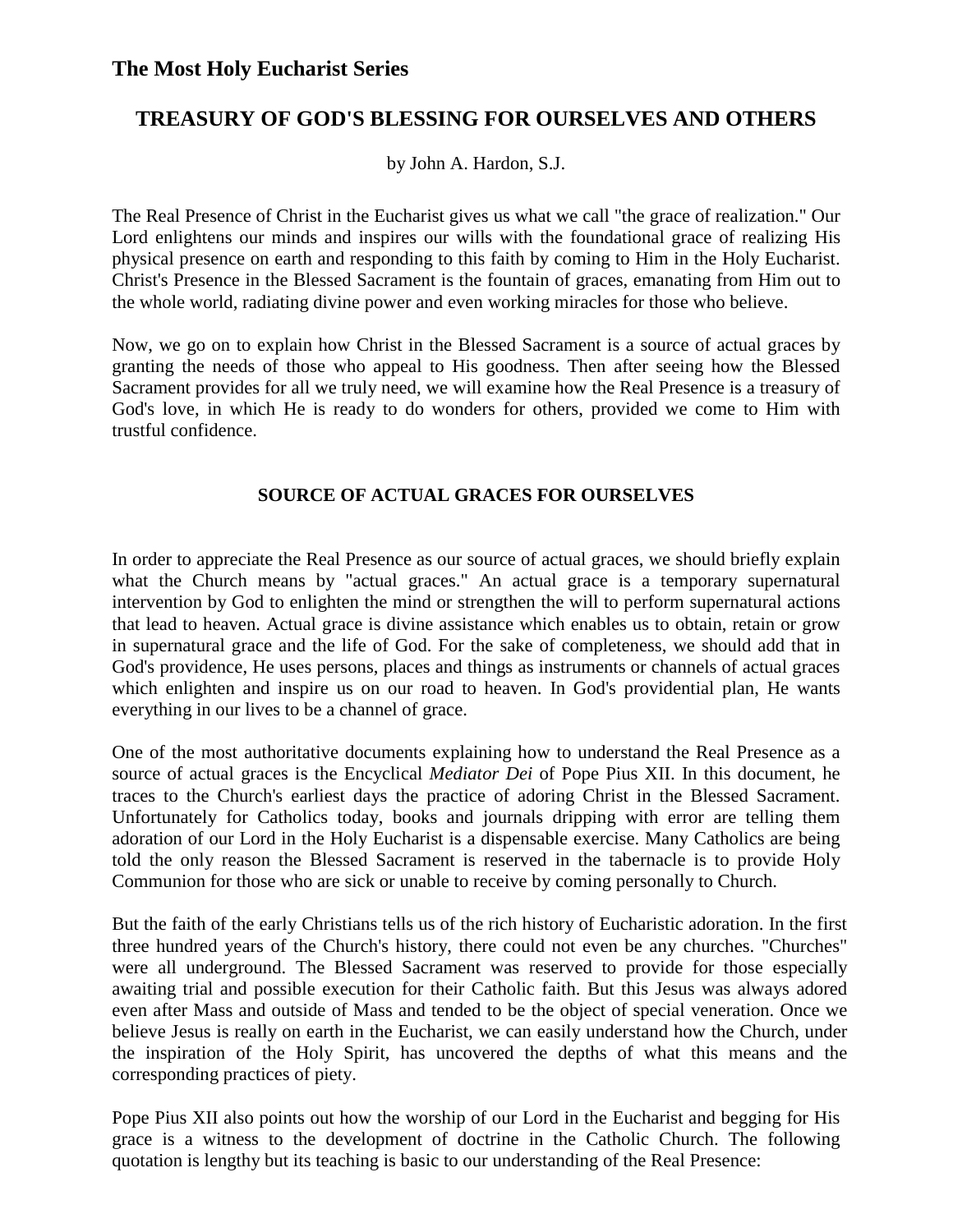[The Eucharist] contains, as we all know, `truly, really and substantially' the Body and Blood, together with the Soul and Divinity of our Lord Jesus Christ.

Therefore, it is no wonder that the Church, since her origin, has adored the Body of Christ under the species of bread. St. Augustine affirms, `But no one eats the Flesh, unless he has first adored it,' adding that `not only do we not sin by adoring, but that we do sin in not adoring.

From these principles of doctrine was born and has developed, step by step, the worship of adoration of the Eucharist distinct from the Holy Sacrifice. This worship of adoration rests upon a valid and solid motive. For the Eucharist is both a sacrifice and a sacrament. It differs from the other sacraments because it not only produces grace, but it contains in a permanent way the very Author of grace.

The Church commands us to adore Christ hidden under the Eucharistic veils and ask Him for the supernatural and earthly gifts which we always need. *(Mediator Dei, 129-131)* 

Notice what we are being told. We are told the Church **commands** us to adore Christ in the Blessed Sacrament and to ask Him for the gifts we always need. Another name for those gifts that come from God is actual grace. We are in constant need of actual graces for a number of reasons: to know God's will at every moment of the day, to know how God wants us to do His will every day, to be ready to do God's will once we know what He wants and to actually do God's will in every action we consciously perform.

Go through the Gospels and what do we find? We find person after person asking Jesus for whatever they needed, or actually, for whatever they wanted. Christ would respond favorably if He knew the person really needed what he or she was asking for. This faith in Christ's Real Presence on earth inspired them to adore Him, and they adored Him by begging Him to grant their requests but always implicitly, to grant what they **needed**.

So today, that is why Jesus Christ is on earth in the Holy Eucharist - that we may come to Him to tell Him that we love Him, to adore Him as our Incarnate God, to plead with Him to be merciful to us sinners, to pray that He grant us not what **we** want, but what **He** wants. In other words, to meet our needs. This is so important. One of the most necessary actual graces for which we should beg our Lord in the Eucharist is to enlighten our minds to distinguish between what we want and what we need. That is why I like the translation of the Beatitudes that says: "Happy are those who hunger and thirst for what is right." (Matthew 5:6)

#### **TREASURY OF GOD'S BLESSINGS TO OTHERS**

Finally, the Holy Eucharist as the Real Presence is meant to be a treasury of God's blessings to others; but we need to discover this treasury at our disposal if we are to obtain for others the immeasurable graces found in the Blessed Sacrament.